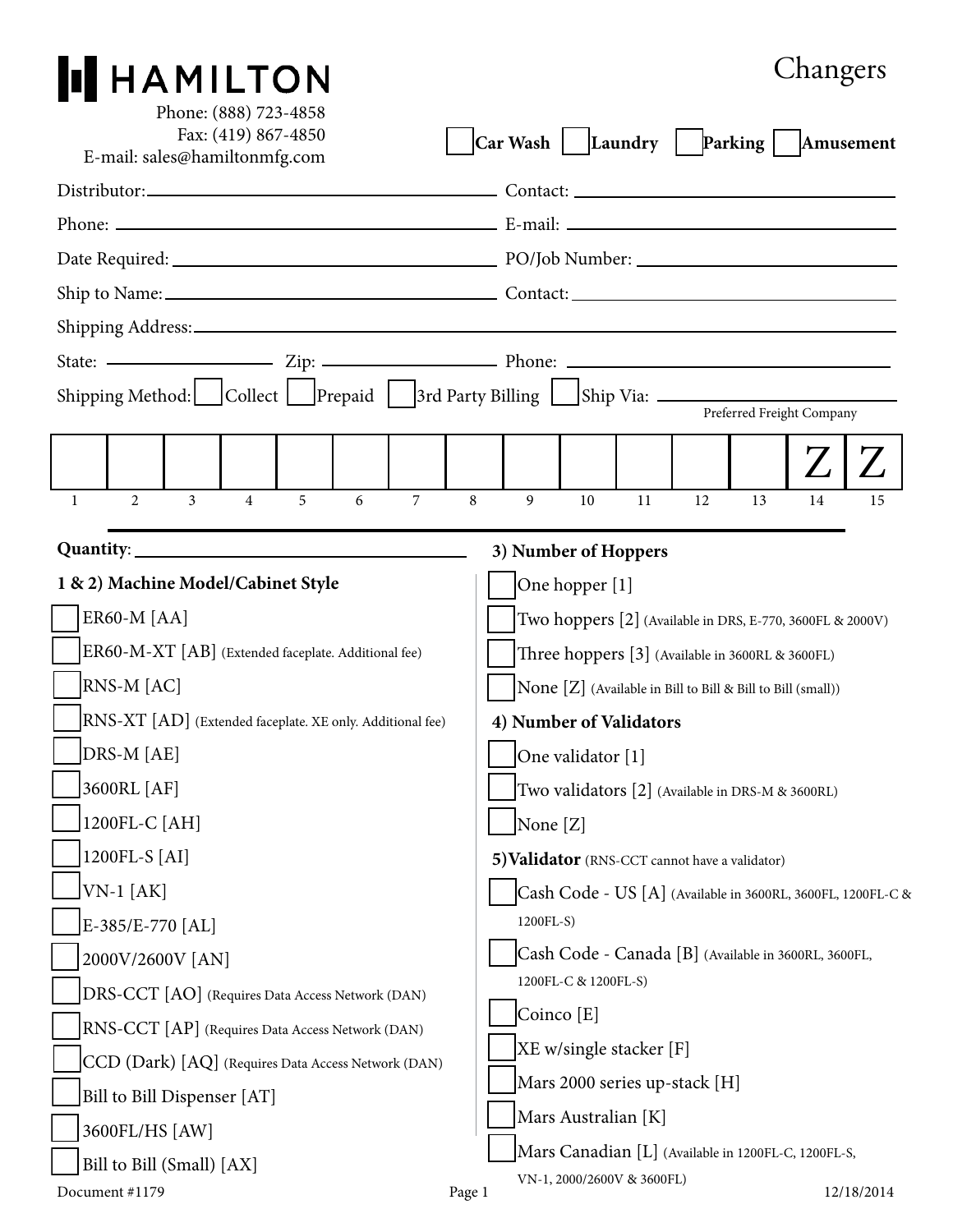| (5) Validator (CONTINUED)                                          | 8) Hopper One (Not available in Bill to Bill - Small)  |
|--------------------------------------------------------------------|--------------------------------------------------------|
| No validator, Mars setup [T]                                       | Nickel (0.826-0.900) 11-0100A [A]                      |
| No validator, Coinco setup [V]                                     | Dime (0.706-0.770) 11-0100B [B]                        |
| No validator, single stacker & mounting [W] (Iowa                  | \$2 Australia, Token (0.71-0.825) 11-0100D [D]         |
| validator)                                                         | \$2 Canada, Token (1.074-1.125) 11-0100E [E]           |
| No validator, Pyramid setup [X]                                    | Gold \$, \$1 Canada (0.985-1.073) 11-0100F [F]         |
| Mars, high denomination [Y] (Bill to Bill only)                    | Thin nickel, Token (0.826-0.900) 11-0100G [ G]         |
| None [Z]                                                           | Quarter, Australia \$1 (0.901-0.984) 11-0100 [Q]       |
| 6) Coin Mechanism (Not available in ER60-M, ER60M-XT,              | None [Z]                                               |
| RNS-M, RNS-XT, DRS-M, VN-1, E385, E770, CCD & Bill to Bill)        | 9) Hopper Two (Available in DRS, E770, 3600FL & 2000V) |
| Slugbuster [A] (Not available in 2600V/2000V)                      | Nickel (0.826-0.900) 11-0100A [A]                      |
| IDX 10 [D] (Additional fee)                                        | Dime (0.706-0.770) 11-0100B [B]                        |
| Microcoin [M] (Australia)                                          | \$2 Australia, Token (0.71-0.825) 11-0100D [D]         |
| No Coin Mech [N] Microcoin Setup                                   | \$2 Canada, Token (1.074-1.125) 11-0100E [E]           |
| None [Z]                                                           | Gold \$, \$1 Canada (0.985-1.073) 11-0100F [F]         |
| 7) Coin Mechanism Acceptance (Not available in VN-1, CCD,          | Thin nickel, Token (0.826-0.900) 11-0100G [ G]         |
| ER60-M, ER60M-XT, RNS-M, RNS-XT, DRS-M, E385, E770 & Bill to Bill) | Quarter, Australia \$1 (0.901-0.984) 11-0100 [Q]       |
| Token 0.706-0.770 [A]                                              | None [Z]                                               |
| Token 0.771-0.825 [B]                                              |                                                        |
| Token 0.826-0.984 [C]                                              | 10) Hopper Three (Available in 3600RL, 3600FL)         |
| Token 0.985-1.073 [D]                                              | Nickel (0.826-0.900) 11-0100A [A]                      |
| Token 1.074-1.125 [E]                                              | Dime (0.706-0.770) 11-0100B [B]                        |
| Token 0.826-0.900 (Thin nickel) [F]                                | \$2 Australia, Token (0.71-0.825) 11-0100D [D]         |
| Nickel [G]                                                         | \$2 Canada, Token (1.074-1.125) 11-0100E [E]           |
| Dime [H]                                                           | Gold \$, \$1 Canada (0.985-1.073) 11-0100F [F]         |
| Quarter [K]                                                        | Thin nickel, Token (0.826-0.900) 11-0100G [G]          |
| \$1 Dollar [L]                                                     | Quarter, Australia \$1 (0.901-0.984) 11-0100 [Q]       |
| Quarter/Token [N]                                                  | None [Z]                                               |
| Dollar/Token [P]                                                   | 11) Controller                                         |
| Dollar/Quarter/Dime/Nickel [Q]                                     | C-2000 (Standard) [A]                                  |
| Dollar/Quarter [R]                                                 | Audit Pro (49-2004A) [B]                               |
| Quarter/Dime/Nickel [S]                                            | DCC Controller [D](Used with changer connected to DAN) |
| 10c/20c/50c/\$1/\$2 (Australia) [T]                                | E770 Controller [F] (Available in E770 & E385)         |
| None [Z]                                                           | DTV Controller [G] (Used with RNS CCT)                 |
| Document #1179                                                     | 12/18/2014<br>Page 2                                   |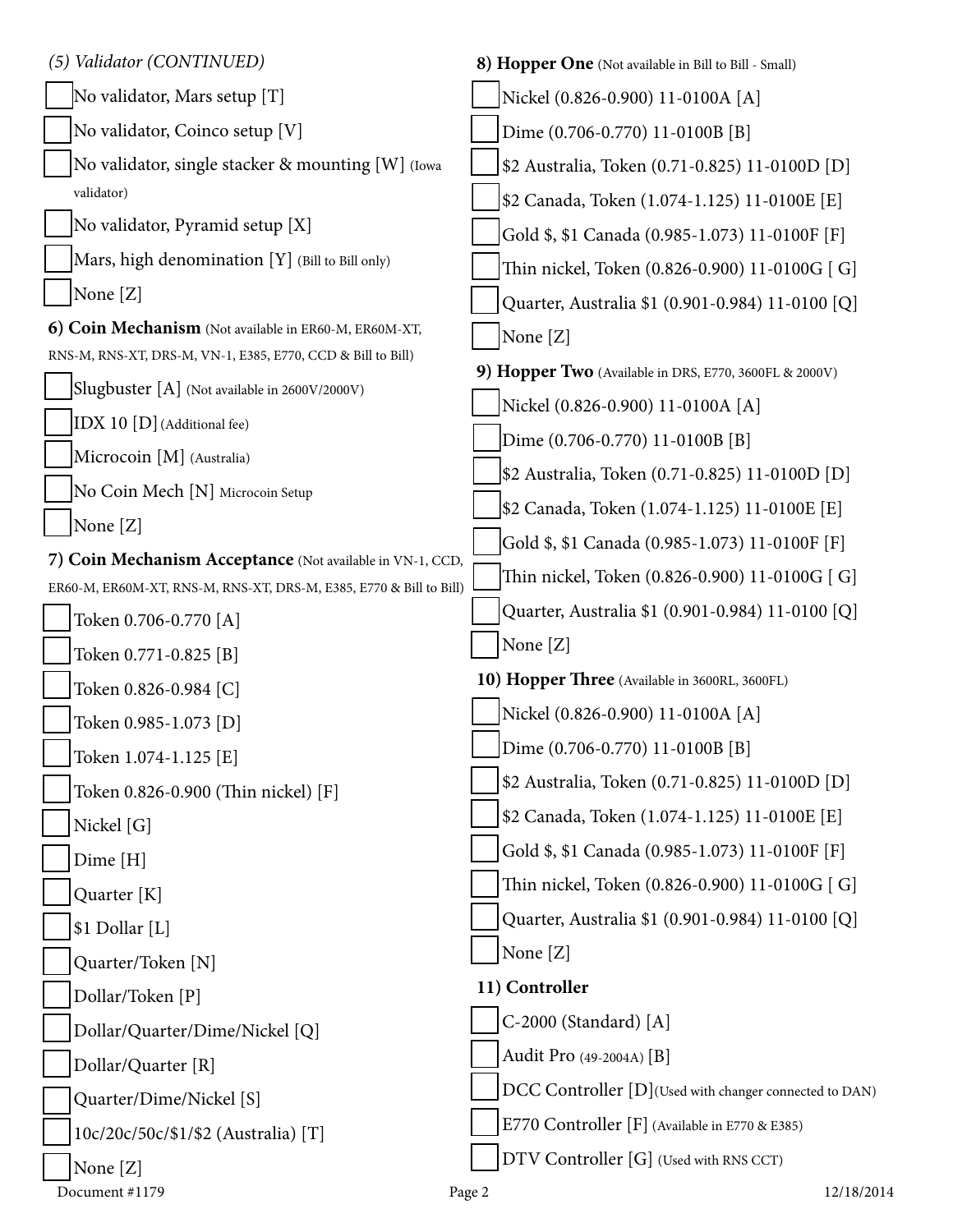|  | (11) Controller (CONTINUED) |
|--|-----------------------------|
|--|-----------------------------|

| (11) Controller (CONTINUED)                                                                                              |  |
|--------------------------------------------------------------------------------------------------------------------------|--|
| DTV & DCC Controller [I] (Available in DRS-CCT)                                                                          |  |
| CCD Controller [K] (Available in CCD)                                                                                    |  |
| BDC Controller [M] (Available in Bill to Bill)                                                                           |  |
| BDC Compact [P] (Availabe in Bill to Bill - small)                                                                       |  |
| 12) Heater/Weather Shield (Not available in VN-1, E385/E770)                                                             |  |
| Heater with Weather Shield [A] (Standard in CCD and Bill to Bill)                                                        |  |
| Heater [B] (Available with XE validator)                                                                                 |  |
| Weather Shield [C] (Not available with Cashcode validators)                                                              |  |
| None [Z]                                                                                                                 |  |
| 13) Decal Configuration (Available for 2000V only)                                                                       |  |
| Change/Blue [A]                                                                                                          |  |
| Change/Red [B]                                                                                                           |  |
| Change/Green [C]                                                                                                         |  |
| Change/Black [D]                                                                                                         |  |
| Token/Blue [E]                                                                                                           |  |
| Token/Red [F]                                                                                                            |  |
| Token/Green [G]                                                                                                          |  |
| Token/Black [H]                                                                                                          |  |
| None $[Z]$                                                                                                               |  |
| <b>OPTIONS:</b>                                                                                                          |  |
| D.A.N. Options                                                                                                           |  |
| Add Deluxe D.A.N. Computer (Part #49-9490 - With touch screen and card reader/programmer.)                               |  |
| Add Basic D.A.N. Computer (Part #49-9489 - No touch screen or card reader/programmer. Keyboard/monitor/mouse<br>needed.) |  |
| Add Econo D.A.N. (Part #49-9602 - D.A.N. PC with no cabinet)                                                             |  |
| D.A.N. already on site                                                                                                   |  |
| Portable Thermal Report Printer (Part #100-0203 - Works with Audit Pro Controller)                                       |  |
| Locking Hopper Cover (Part #11-0052A - Not available in E385 or E770)                                                    |  |
| Locking Stacker Cover (Part #36-0052A - Used with XE only)                                                               |  |
| Out of Service Relay Kit                                                                                                 |  |
| Audit Pro Handheld (Part #100-0136 - Required for programming Audit Pro Controller. DTV, DCC, CCD, BDC)                  |  |